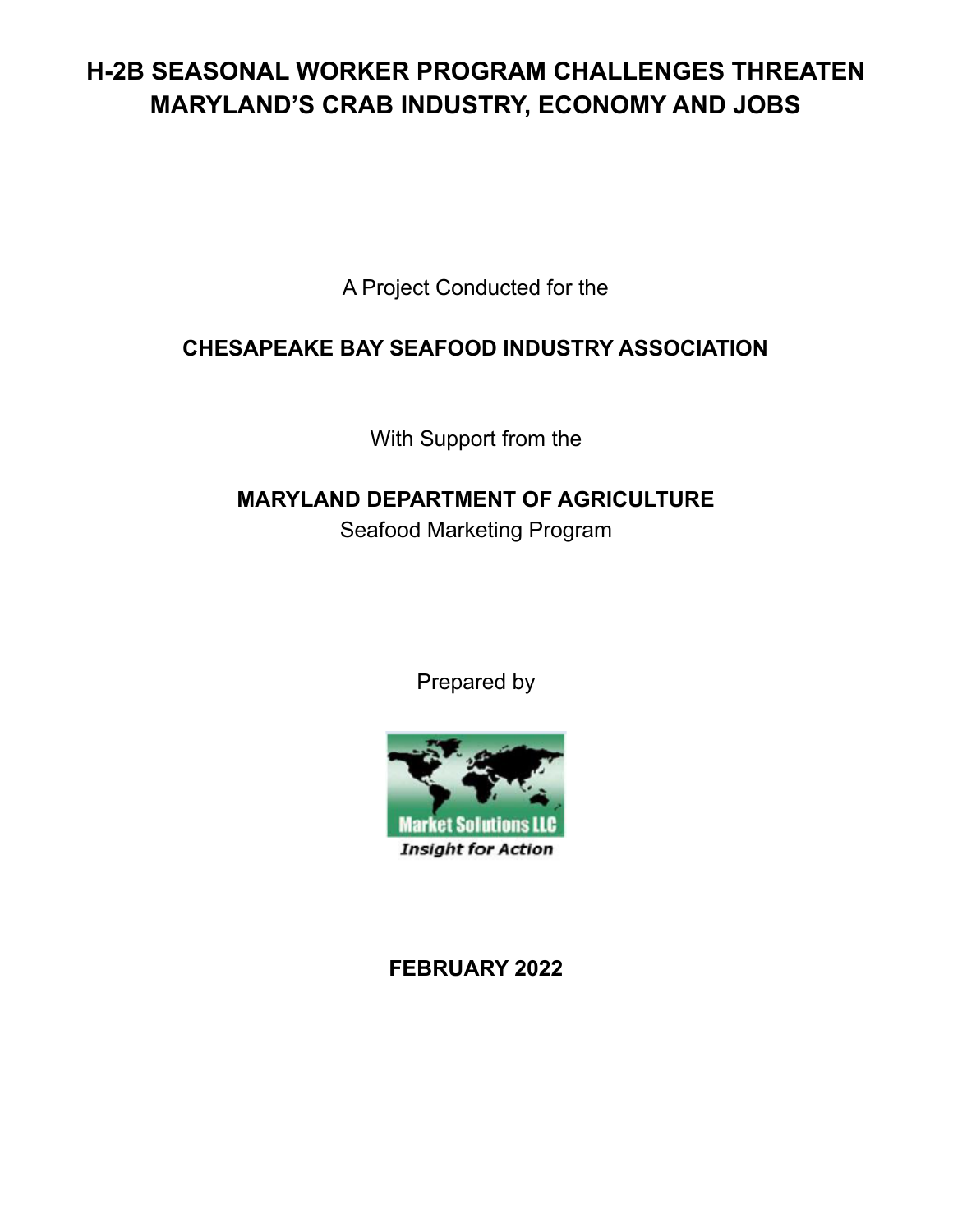### **TABLE OF CONTENTS**

| <b>EXECUTIVE SUMMARY</b>                                                                                       | 3              |
|----------------------------------------------------------------------------------------------------------------|----------------|
| <b>INTRODUCTION</b>                                                                                            | 5              |
| MARYLAND CRAB INDUSTRY EXPECTS MAJOR SEASONAL LABOR CHALLENGES IN 2022                                         | 6              |
| H2-B VISA PROGRAM PROVIDES SEASONAL GUEST WORKERS FOR JOBS UNABLE TO BE FILLED<br><b>WITH AMERICAN WORKERS</b> | $\overline{7}$ |
| THE H2-B VISA PROGRAM, LOTTERY AND ALTERNATIVES                                                                | 8              |
| H-2B VISA CHALLENGES THREATEN CRAB PICKING IN 2022                                                             | 9              |
| INDUSTRY DOES NOT BELIEVE LIMITING H2-B VISAS HELPS AMERICAN WORKERS                                           | 10             |
| INDUSTRY SAYS H-2B VISAS HELP HIRE MORE AMERICANS                                                              | 11             |
| SEASONAL LABOR CHALLENGES HAVE KEPT ALMOST 2/3 BUSINESSES FROM STAYING OPEN IN THE<br><b>PAST</b>              | 12             |
| MARYLAND CRAB INDUSTRY NEEDS 370-550 SEASONAL H2-B WORKERS, ANNUALLY                                           | 13             |
| EXPECTED LOSS OF H2-B VISAS FOR CRAB PROCESSORS COULD COST MARLYAND 846-1,257<br><b>AMERICAN JOBS</b>          | 14             |
| WITH H2-B WORKERS, INDUSTRY EXPECTS TO SPEND \$32M ON PAYROLL, EQUIPMENT, SUPPLIES<br><b>AND SERVICES</b>      | 15             |
| LACK OF H-2B VISAS THREATENS JOBS AND INCOME ACROSS MARYLAND ECONOMY                                           | 16             |
| LACK OF H-2B VISAS THREATENS A \$141M LOSS TO MARYLAND ECONOMY                                                 | 17             |
| 'MARYLAND'S BEST SEAFOOD' PROGRAM SUPPORT                                                                      | 18             |
| CONCLUSIONS AND RECOMMENDATIONS                                                                                | 19             |

*Disclaimer: Market Solutions LLC has exercised reasonable professional care and diligence in the collection,* analysis and reporting of information presented here. As most data are from third party sources, we have not *independently verified, validated or audited the data. Market Solutions LLC makes no warranties with respect* to the accuracy of the information or whether it is suitable for the purposes to which it may be put by users. *Please note that mention of a company or its products does not constitute an endorsement by Market Solutions LLC.*

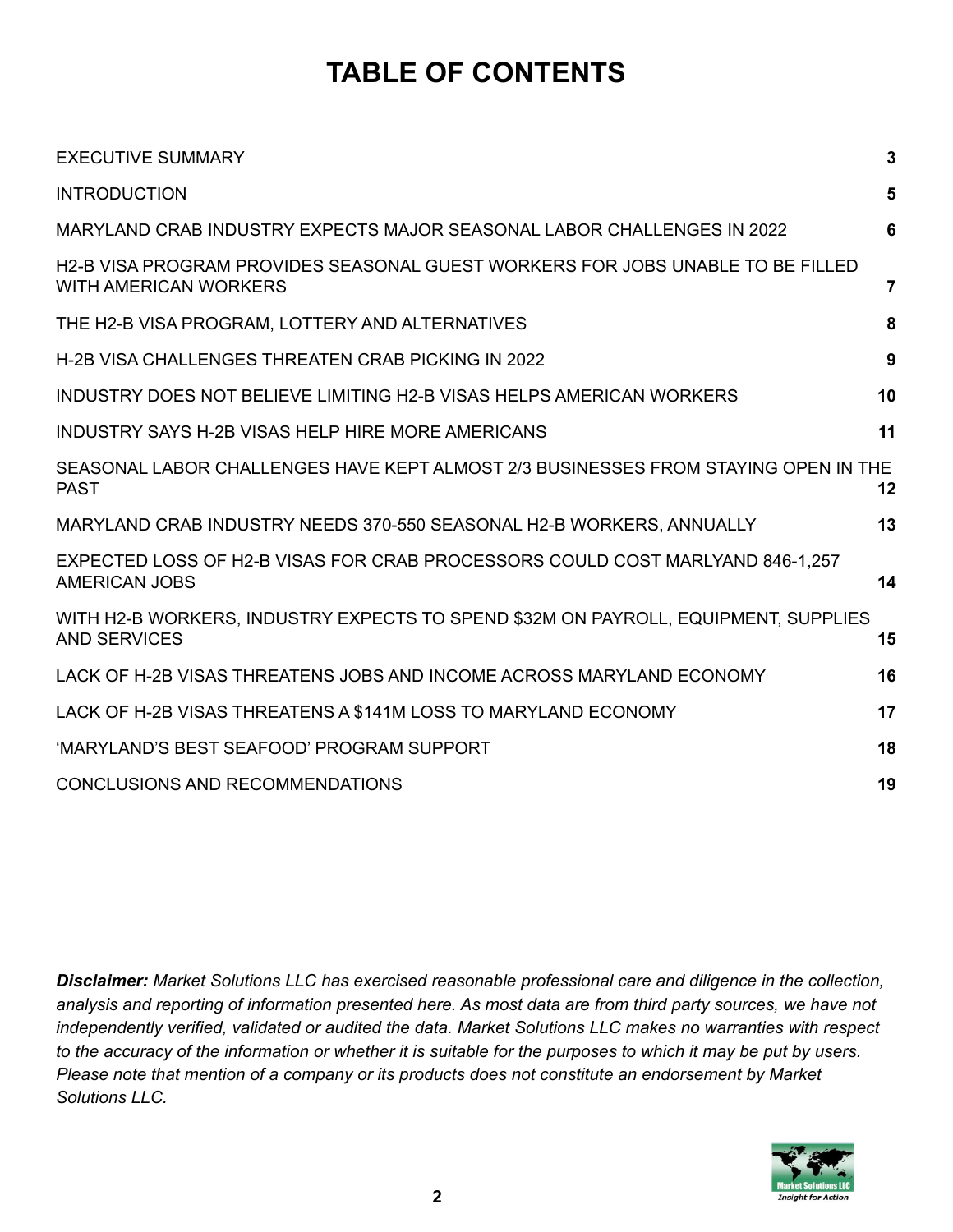## <span id="page-2-0"></span>**EXECUTIVE SUMMARY**

The Chesapeake Bay Seafood Industries Association (CBSIA), with support from the Maryland Department of Agriculture (MDA) Seafood Marketing Program (Maryland's Best Seafood), retained Market Solutions LLC to conduct updated research on impacts of challenges getting authorization for seasonal foreign labor under the H2-B visa program on Maryland's crab industry, economy and jobs. Market Solutions LLC, a leading agriculture and seafood consulting firm, worked with a steering group of CBSIA members and MDA to design, field and analyze an updated survey during January 2022.

● **About Survey Respondents.** More companies responded to the 2022 survey than did in 2020. Respondents' reported 22.3 million lbs. of live crab purchases in 2019, representing four fifths of the total

Maryland commercial crab harvest reported prior to the COVID-19 pandemic.

In 2021, respondents reported purchases of 16.1 million lbs. of live crabs, valued at \$32.4 million. Although official Maryland 2021 commercial crab harvest statistics will not be available until April, this likely represents an even larger share of the total, and some purchases from crabbers in neighboring states who sometimes rely on sales to Maryland processors.



- **Seasonal labor for crab picking is expected to be the largest challenge ever in 2022.** Seasonal guest workers who come to Maryland each year to pick crabs during the April – November crab season are ready to come, but H2-B visas to allow them to come are allocated under a lottery system where crab processors compete with landscaping companies, hotels and others. This year the Maryland crab industry's results in the H2-B visa lottery were the worst the industry remembers. The industry currently expects to get authorizations for only 10% of the seasonal crab picking workers they need for 2022. Almost three out of four crab processors say that without H2-B visas for seasonal workers, their companies are likely to shut down for the 2022 season, causing ripple effects through the economies of Maryland and the region, but especially hurting the economy of Maryland's Eastern Shore.
- **Such a reduction can be expected to cut Maryland jobs by 940 to 1,397 American workers and cost Maryland's economy about \$141 million.** Survey findings indicate that every seasonal worker hired under the H2-B program to pick crabs generates more than two additional jobs for American watermen and workers involved in crab purchasing, processing, sales and distribution. Jobs and incomes are also generated for those who supply watermen and processors with equipment, vehicles, supplies and local maintenance and repair services, among others.
- Maryland crab processors responding to the survey report that they **paid \$32.4 million for live crabs** in 2021. Last year they purchased live crabs from **323 crab boats with a total of 589 crew members**. They directly employ **165 to 240 American workers** each year. These are all jobs that were made possible at least in part because respondents were able to get about 370 seasonal workers to pick crabs under the

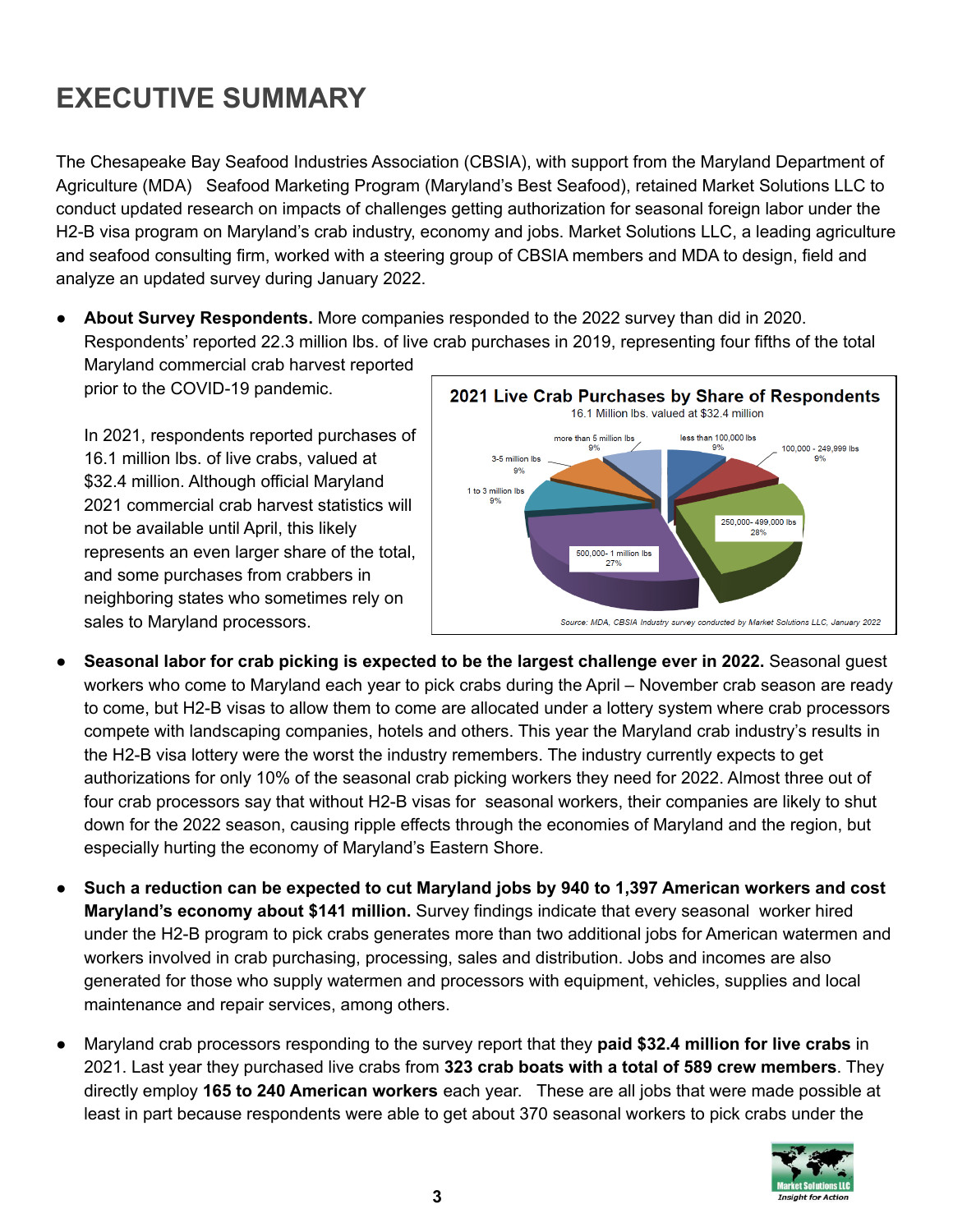H2-B visa program. In other words, each worker hired under an H2-B visa helps to generate employment for at least two American workers directly. Additionally, because the jobs these workers fill help to keep the industry open, they generate additional income and jobs indirectly for those who supply and buy from the industry.

- In 2022, if they can get the seasonal labor they need, survey respondents expect to spend \$20.3 million on payroll; \$3.9 million in capital spending on equipment, vehicles, etc.; \$4.3 million on packaging, boxes and other supplies; and \$3.5 million on repairs and maintenance with local vendors.
- Based on the 90% reduction in H2-B visa allocations now expected for 2022, Maryland crab processing industry sales would be expected to decline by \$65 million. The potential loss goes far beyond this, however.
- It only begins with impacts on income for watermen and jobs receiving, cooking, processing, picking, packing and selling crab meat. The industry reports that their inability to operate will also affect jobs and incomes of many others across Maryland's economy, including those who manufacture, sell and maintain processing equipment, vehicles, packaging and other supplies; provide cold storage, transportation and distribution; and/or have jobs with restaurants, grocery stores and further processing. Survey respondents report sales a combined total of 290 restaurants, 218 food service distributors, 89 value-added processors and 265 retailers. They also sell directly to 5,500 consumers. It will also affect those who provide groceries, foodservice, housing and supplies to workers. All of these people and businesses also pay taxes that help support the state and federal budgets that provide a variety of services to state and local communities.
- **Maryland crab processors responding to the survey reported \$74 million in sales in 2021.** Companies surveyed represent a combined total of 787 years of business experience in Maryland. They have relied on seasonal workers that are invited to come to the U.S. each year under the H2-B program to pick crabs for a combined total of 327 years.
- Almost two thirds of those surveyed report that seasonal labor challenges have kept them from staying open in the past. All say they have made it more difficult to plan, and have kept them from investing in their businesses.
- More than nine out of 10 companies say that seasonal labor availability is a challenge that threatens the survival of Maryland's seafood business. They also say that with more reliable availability of seasonal worker visas their companies could also hire more American workers. No one responding to the survey thinks that limiting the number of H2-B visas helps Maryland workers get jobs, even though most report working with state and local officials to try to recruit American workers.
- Findings underscore the need for a more reliable alternative to the current system. Short term solutions have been provided through temporary increases in the annual cap for H2-B visas in the past. A more permanent solution, such as an exemption from the annual H2-B visa cap, as is done for fish roe processors, is needed to protect the viability of Maryland's crab processing industry and those who rely on it economically.

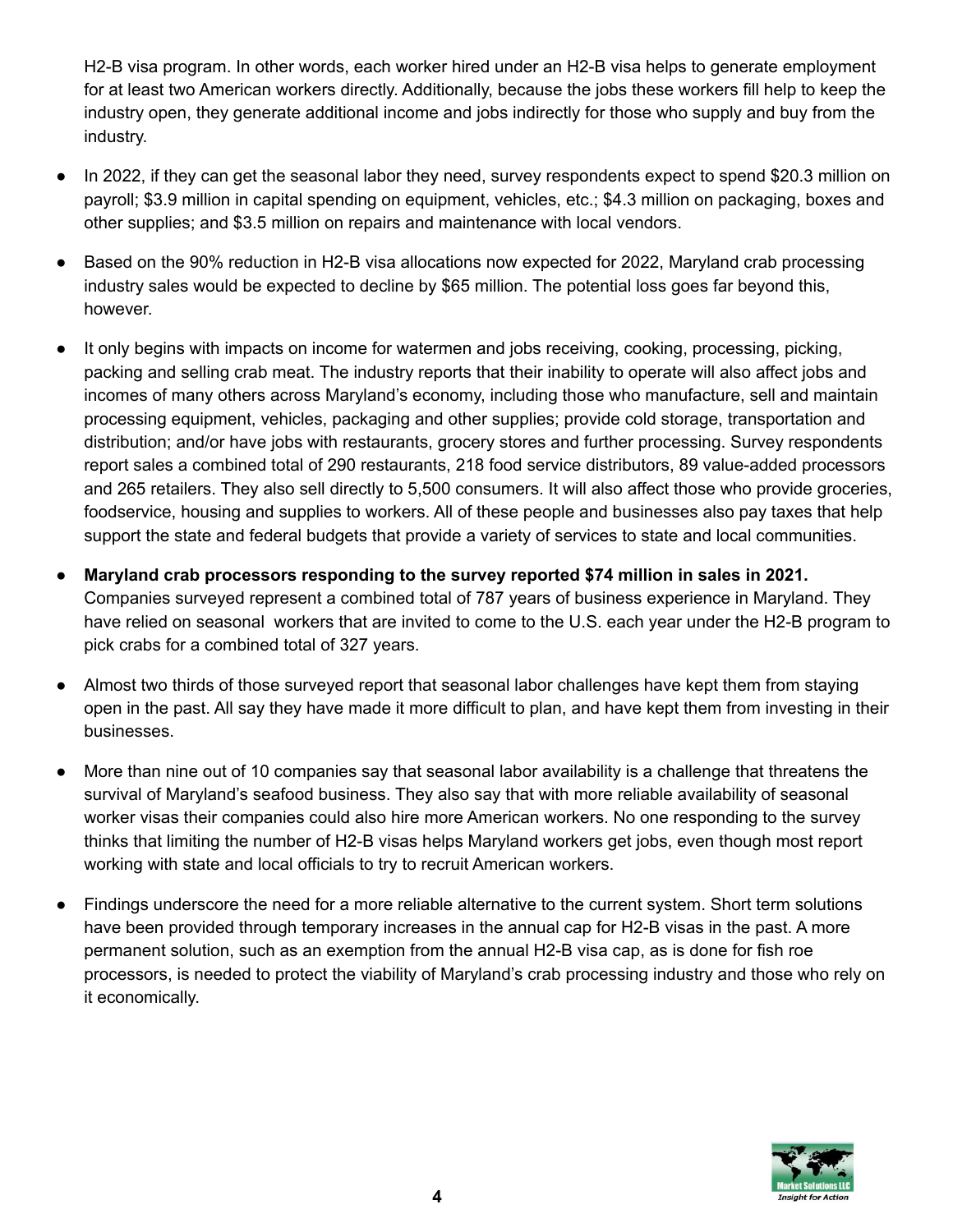## <span id="page-4-0"></span>**INTRODUCTION**

The Chesapeake Bay Seafood Industries Association (CBSIA), with support from the Maryland Department of Agriculture (MDA) Seafood Marketing Program (Maryland's Best Seafood), retained Market Solutions LLC to conduct updated research on the impacts of challenges getting authorization for seasonal labor under the H2-B visa program has on Maryland's crab industry, economy and jobs.

Market Solutions LLC, a leading agriculture and seafood consulting firm, worked with a steering group of CBSIA members and MDA to design, field and analyze an updated survey during January 2022.

**Key Findings.** Maryland's crab processing industry has long relied on seasonal workers under the H2-B visa program to hand pick fresh cooked Maryland crab meat. Visas are now allocated by the U.S. Department of Homeland Security (DHS) and U.S. Department of Labor (DOL) using a lottery system. Results of the 2022 H2-B visa lottery mean that about 90% of the labor normally needed to pick crabs during Maryland's April – November, 2022 crab season is not expected to be available. Three out of four survey respondents say that without the seasonal labor they need, their companies will not operate this season.

Survey findings and other analysis indicate that if Maryland's crab industry gets only 10% of the H2-B visas for seasonal labor it needs for crab picking for 2022:

- The cost in Maryland jobs can be expected to be 846 to 1,257 American jobs that result directly and indirectly from Maryland crab processors' ability to operate because they have H2-B workers to pick crabs.
- The loss to Maryland economy is potentially on the order of \$141 million. This includes a decline in crab processing industry sales of \$67.5 million, a drop in watermen's income on the order of \$29.2 million, reduced crab processor payrolls of about \$18.3 million, and reduced spending on packaging and supplies, equipment, vehicles and repairs and maintenance of \$10.8 million. This also includes induced effects on distributors, retailers, foodservice and others.

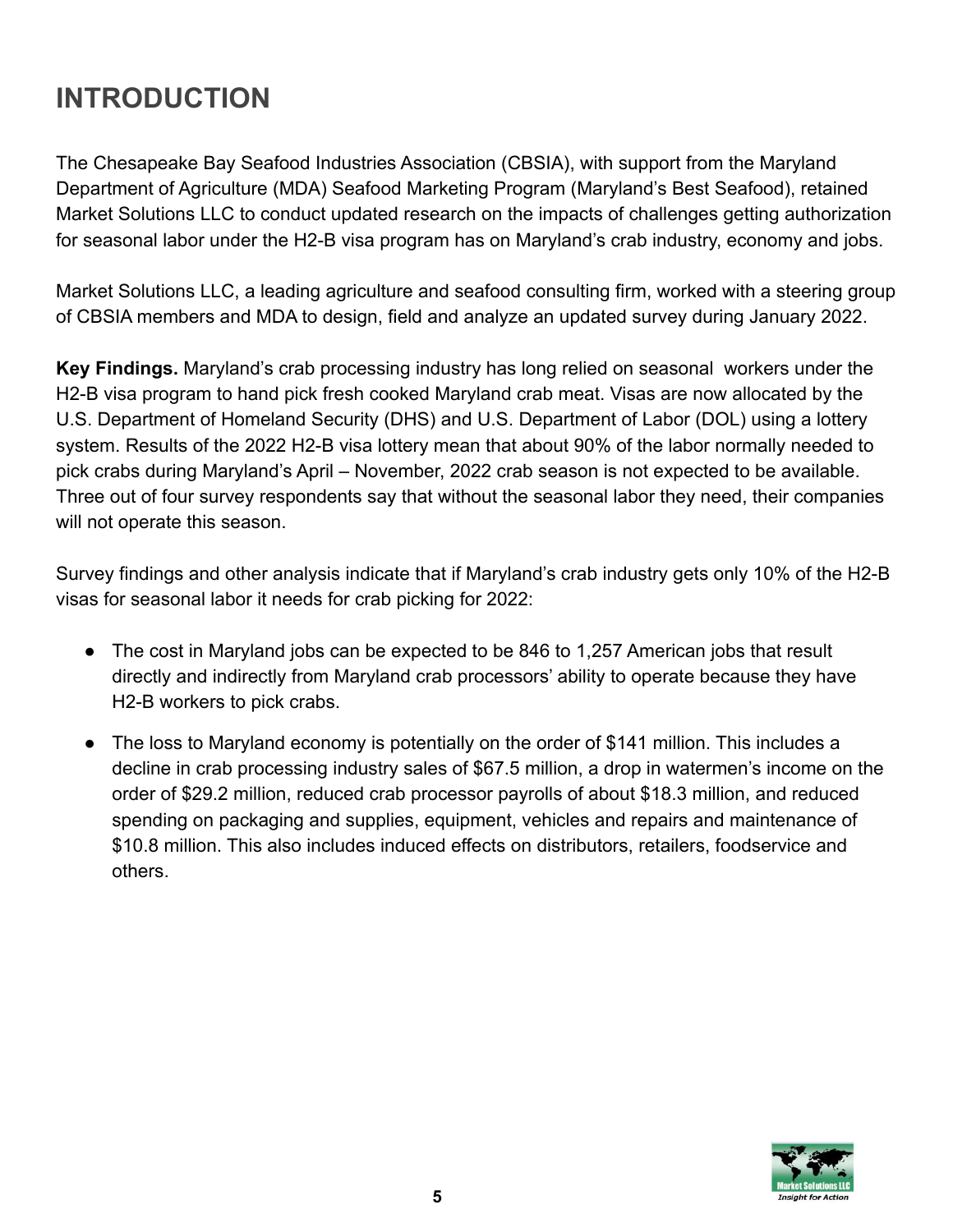# <span id="page-5-0"></span>**MARYLAND CRAB INDUSTRY EXPECTS MAJOR SEASONAL LABOR CHALLENGES IN 2022**

Seasonal labor for crab picking is expected to be the largest challenge ever in 2022. Guest workers who come to Maryland each year to pick crabs during the April – November crab season are ready to come, but H2-B visas to allow them to come are allocated under a lottery system where crab processors compete with landscaping companies, hotels and others.

Expected challenges getting seasonal labor for crab picking are reported by eight out of 10 survey respondents, about the same as in 2020 and 2019. Seven out of 10 reported challenges last year when supplies were smaller and prices higher.



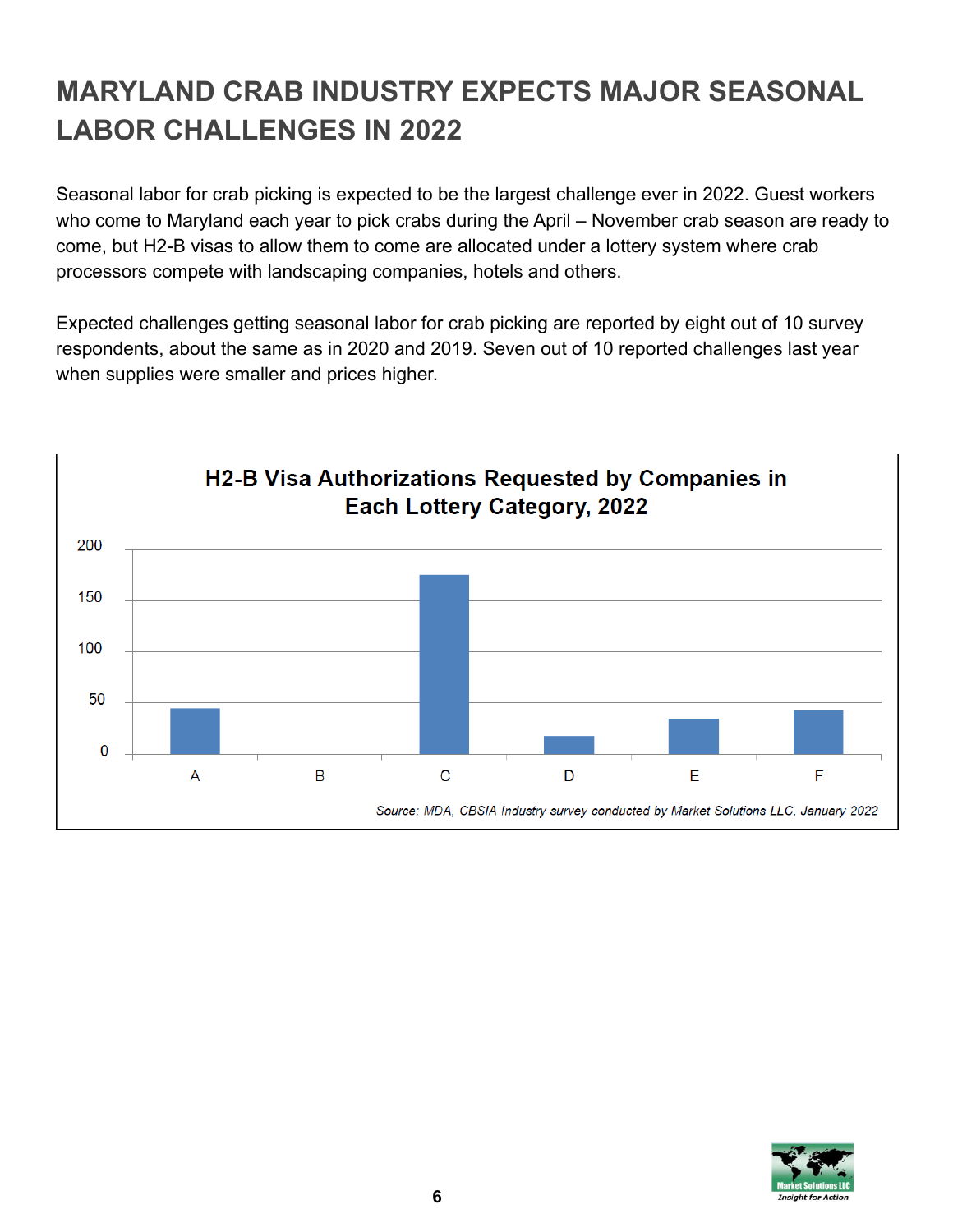# **H2-B VISA PROGRAM PROVIDES SEASONAL GUEST WORKERS FOR JOBS UNABLE TO BE FILLED WITH AMERICAN WORKERS**

<span id="page-6-0"></span>The H2-B visa program has been in existence since the 1950's. All companies responding to the survey have made use of the program to get seasonal guest workers at various times in the past to fill crab picking jobs that they were unable to find American workers to do.

The industry reports that these workers allow them to stay open for business, creating additional jobs and employment.



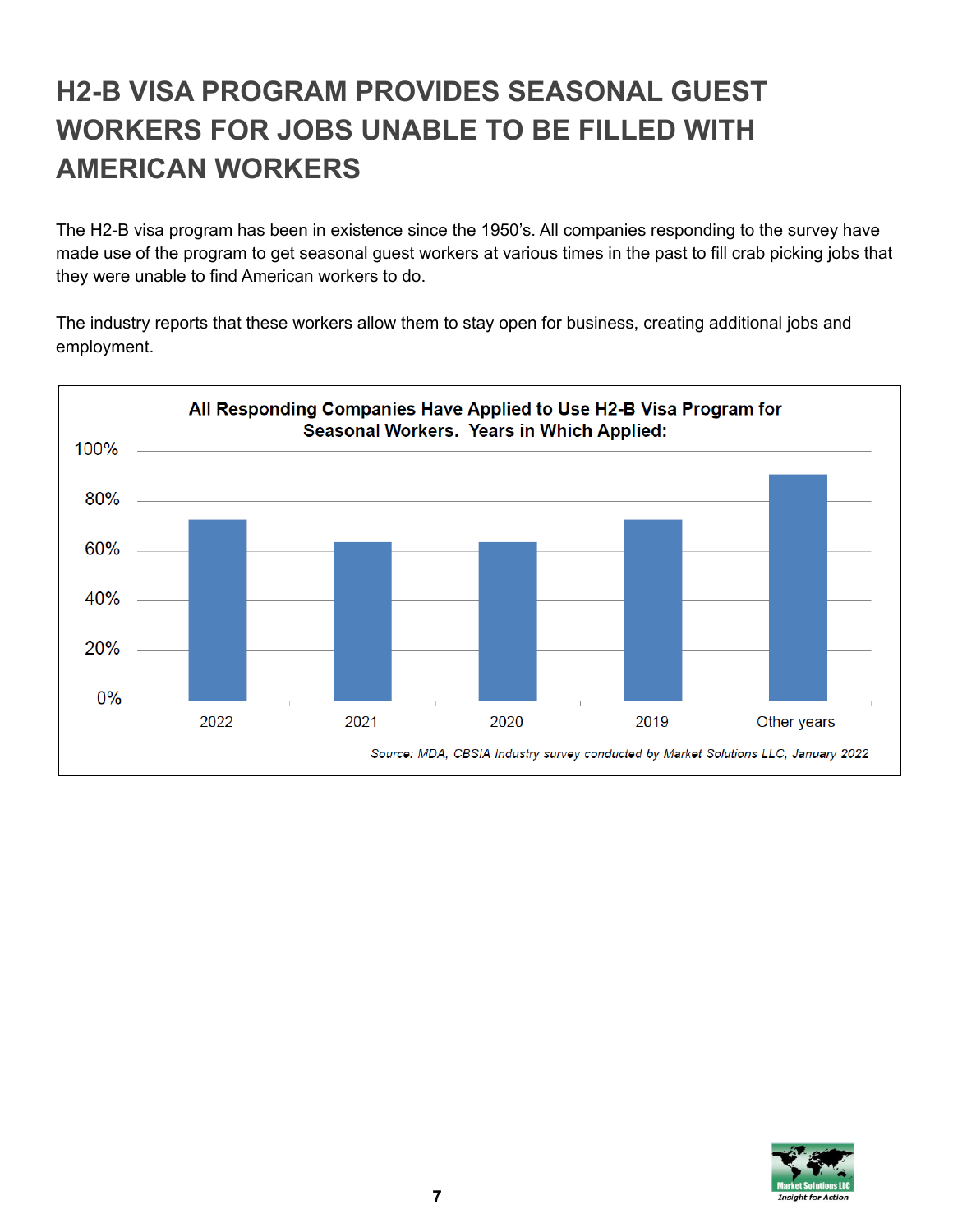### <span id="page-7-0"></span>**THE H2-B VISA PROGRAM, LOTTERY AND ALTERNATIVES**

Maryland's crab industry has relied upon seasonal workers under the H2-B visa program for many years, although companies continue to make efforts to recruit American workers to fill jobs for crab picking and other jobs. Based on survey responses on how many seasonal temporary workers they would hire if they could count on getting them, and other communications, the industry could use up to 550 H2-B visa workers annually.

Congress has set a cap on the maximum number of H2-B visas at 66,000 per fiscal year, with 33,000 for workers who begin employment in the first half of the fiscal year (October 1 - March 31), and 33,000 for workers who begin employment in the second half of the fiscal year (April 1 - September 30). The current H2-B visa program uses a lottery system to allocate visa authorizations to hire seasonal temporary guest workers to companies in a variety of different industries. Companies applying for H2-B visa authorizations draw categories from A to F.

For April –September, 2022, only one in 10 Maryland crab companies received an A category in the lottery. They are likely to receive authorization to be able to hire 45 H2-B workers for the second half of the 2022 U.S. government fiscal year. A total of 33,000 visas have been authorized for the entire U.S., but based on lottery results, companies representing 90% of the Maryland crab industry do not expect to have authorization to bring back guest workers who have come in the past.

DHS and DOL announced on January 27, 2022 that they are expanding by 13,500 the number of visa authorizations available to returning workers who received an H-2B visa, or were otherwise granted H-2B status, during one of the last three fiscal years,

[uscis.gov/working-in-the-united-states/temporary-workers/h-2b-temporary-non](http://uscis.gov/working-in-the-united-states/temporary-workers/h-2b-temporary-non%20agricultural-workers) agricultural-workers

Sources say that this will not help the Maryland crab industry, because it only applies to workers during the first half of the fiscal year, October 1 – March 31, before Maryland's crab season opens. Survey respondents indicate that in the most recent previous year in which they applied for H2-B visas, they collectively applied for about 450 visas, and received 370, or almost 83% of what was requested. This compares to an expected 10% for 2022.

In recent years, short term fixes to the industry's H2-B visa problem have been achieved by increasing the DHS/DOL cap on visas, as they have now done for the first half of the 2021/2022 federal fiscal year. Such short term fixes do not address the uncertainty introduced by the lottery system, which threatens investment in Maryland's crab processing industry.

In the absence of a comprehensive overhaul of the U.S. immigration system, which many respondents to the 2020 survey supported, a short term solution could involve providing Maryland's seafood processing industry with an exemption from the annual H2-B visa cap. This is already the case for some other seafood processing workers, specifically those processing fish roe.

[uscis.gov/working-in-the-united-states/temporary-workers/h-2b-non-agricultural-workers/cap-count-for-h-2b-no](http://uscis.gov/working-in-the-united-states/temporary-workers/h-2b-non-agricultural-workers/cap-count-for-h-2b-nonimmigrants) [nimmigrants](http://uscis.gov/working-in-the-united-states/temporary-workers/h-2b-non-agricultural-workers/cap-count-for-h-2b-nonimmigrants)

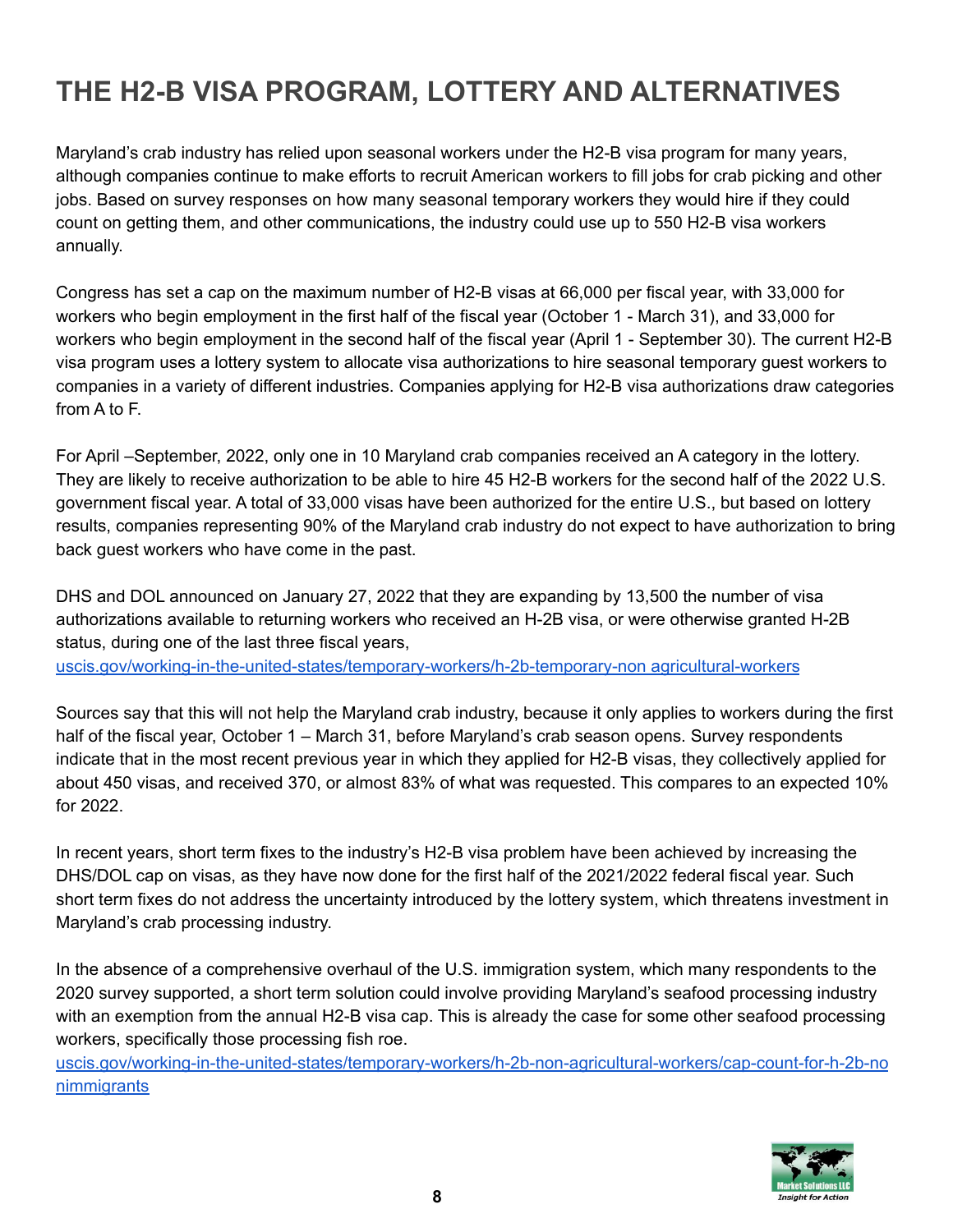#### <span id="page-8-0"></span>**H-2B VISA CHALLENGES THREATEN CRAB PICKING IN 2022**

Almost **three out of four crab processors** say that without H2-B visas for foreign workers, their companies are likely to shut down for the 2022 season, causing ripple effects through the economies of Maryland and the region, but especially hurting the economy of Maryland's Eastern Shore.

**Nine out of 10** say that seasonal labor availability challenges threaten the survival of Maryland's seafood businesses, and the current limitations on H2-B visa and uncertainty of the lottery system hurt the seafood industry and Maryland communities and reduce investment in Maryland seafood businesses.



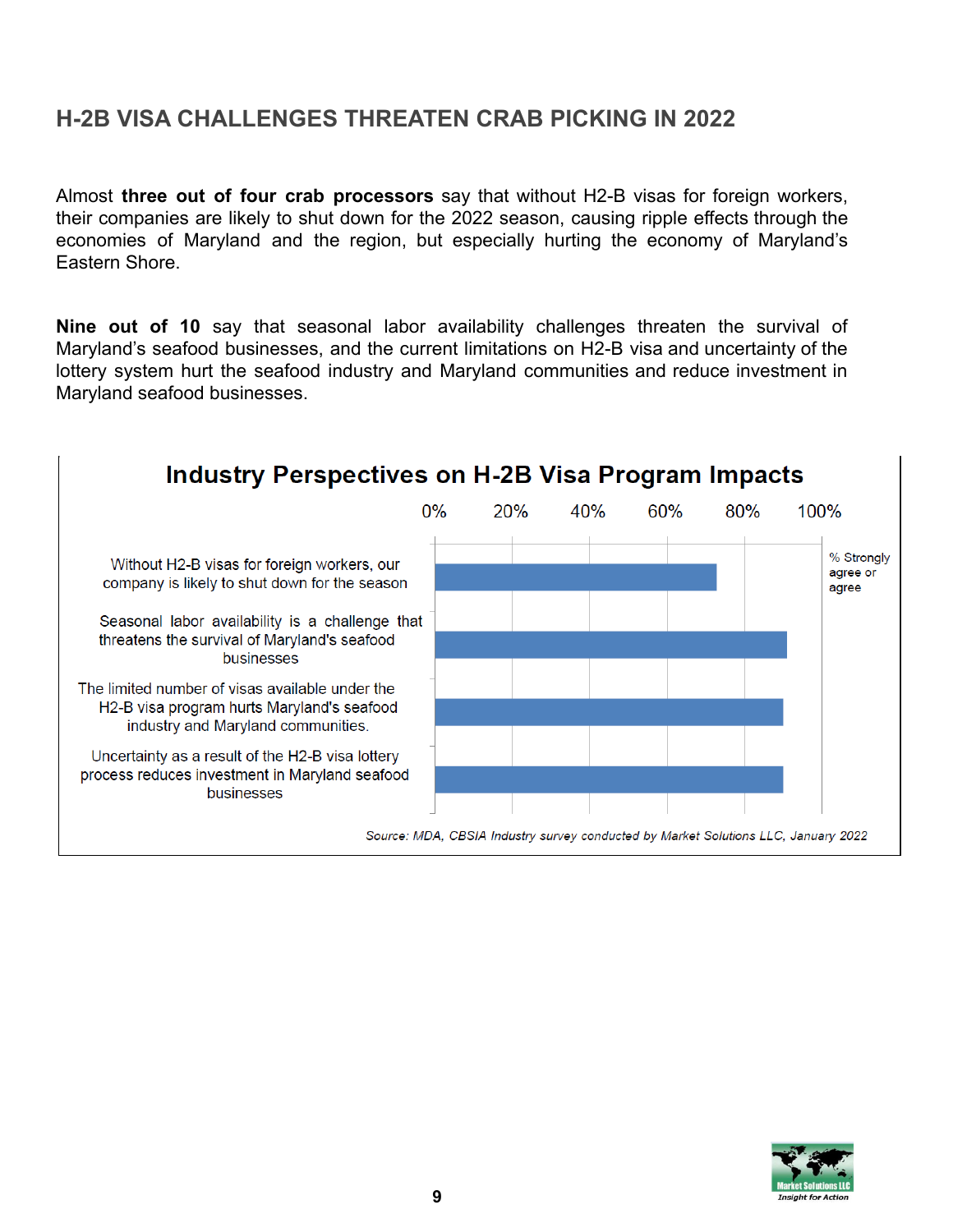#### <span id="page-9-0"></span>**INDUSTRY DOES NOT BELIEVE LIMITING H2-B VISAS HELPS AMERICAN WORKERS**

Those surveyed were offered the opportunity to say that their companies DO NOT need access to seasonal labor through the H2-B visa program. **All disagreed.**

Respondents were also offered the chance to say that "Limiting the number of H2-B visas helps Maryland workers get jobs." **All disagreed.**



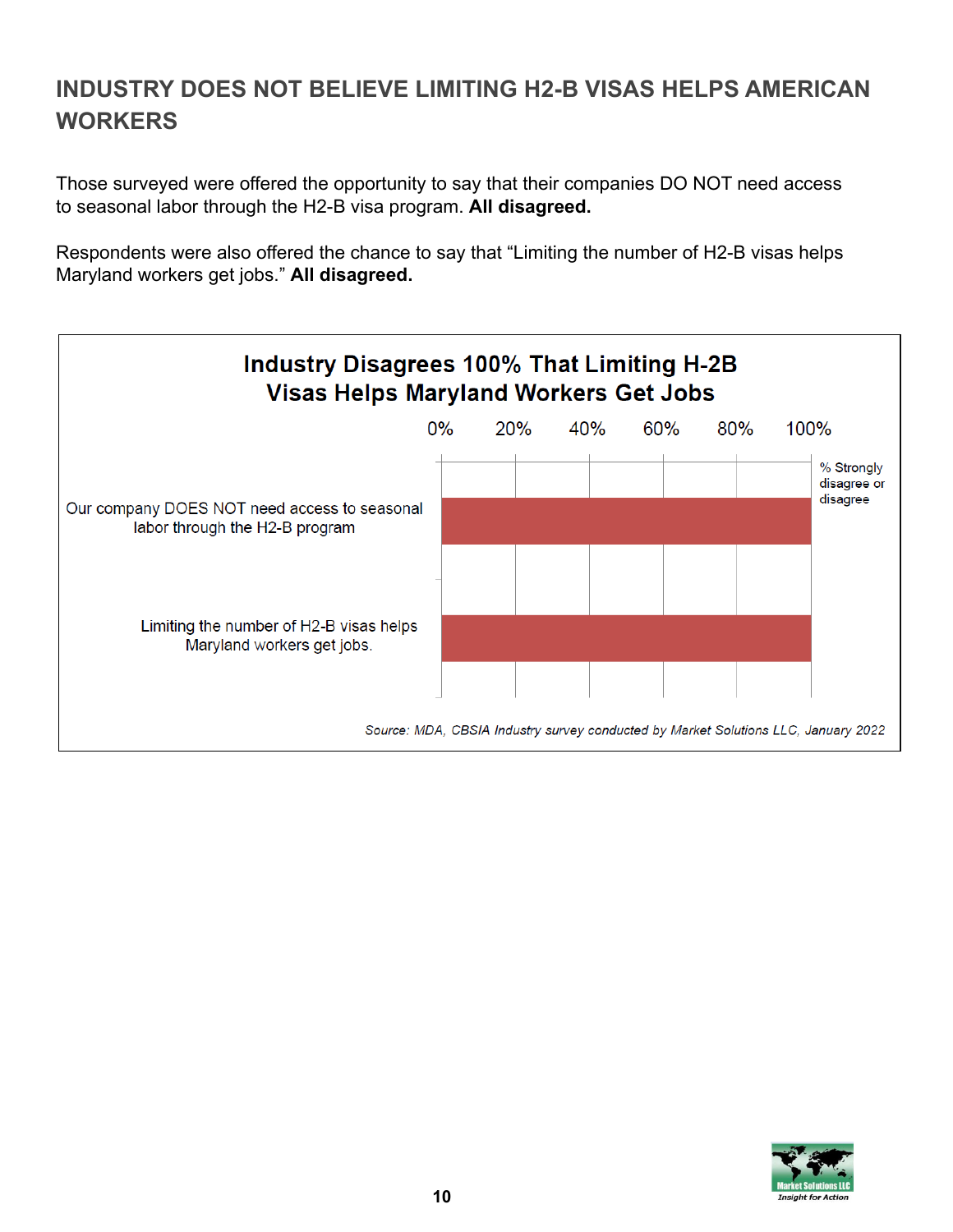#### <span id="page-10-0"></span>**INDUSTRY SAYS H-2B VISAS HELP HIRE MORE AMERICANS**

**Nine out of 10** respondents agree or strongly agree that "With more reliable availability of seasonal worker visas, our company could also hire more American workers."

**Nine out of 10** survey respondents agree or strongly agree that they work with state and local officials to try to recruit American workers for crab picking and other jobs. Some examples reported by the industry include running newspaper advertisements, working extensively with Maryland State Employment and Economic Development; Recruiting in Dorchester, Talbot and Wicomico counties on Maryland's Eastern Shore, and in Baltimore City and Washington, D.C. area; worked with vocational technical programs; participation in job fairs; work with church groups, contacts with the state prison system and local detention centers.



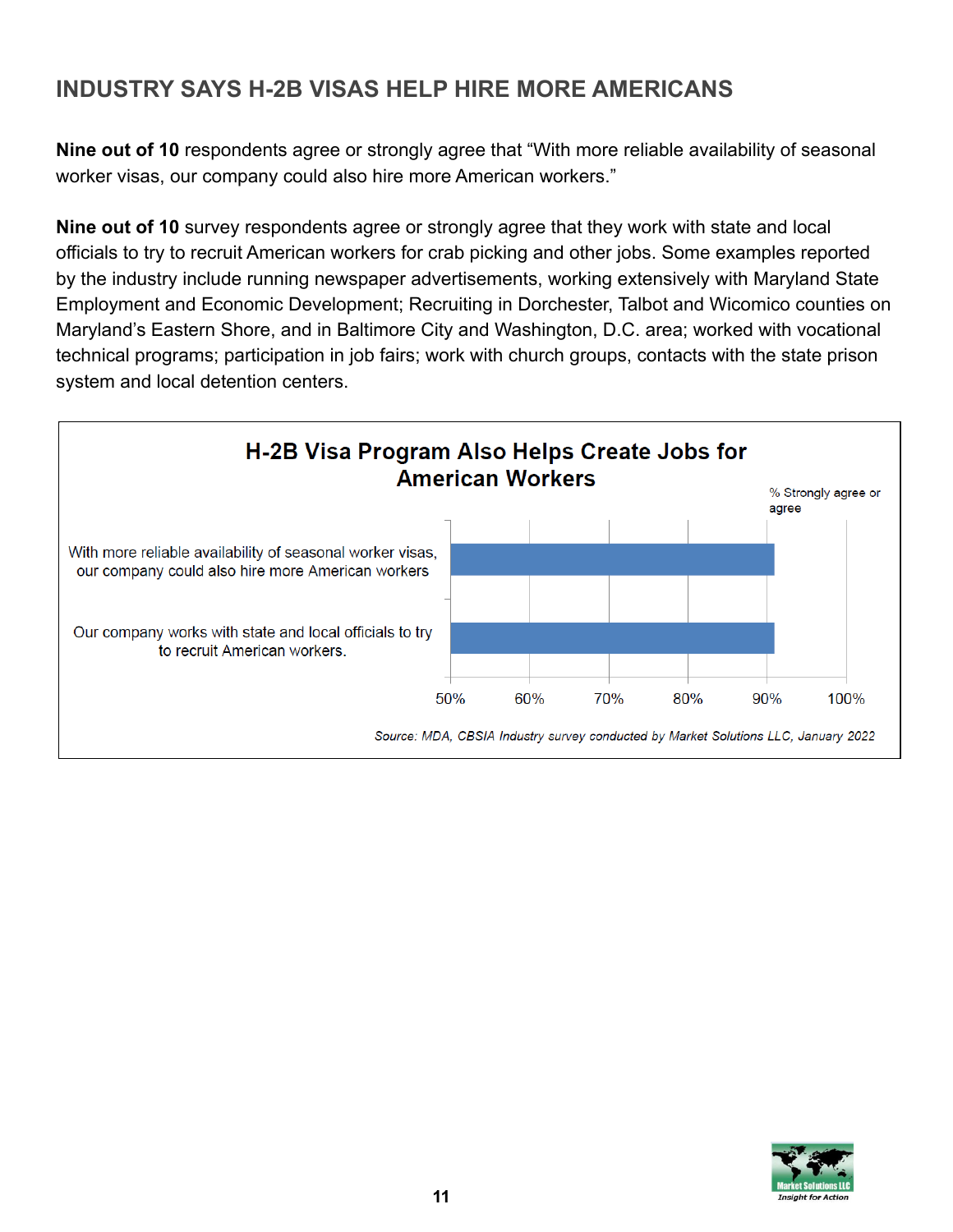### <span id="page-11-0"></span>**SEASONAL LABOR CHALLENGES HAVE KEPT ALMOST 2/3 BUSINESSES FROM STAYING OPEN IN THE PAST**

Although the seasonal foreign guest worker program has a long history, the combination of limited visa allocations and uncertainties of the lottery system have become a regular challenge to Maryland crab processors. Almost two-thirds say that challenges getting the seasonal labor they need have kept their companies from staying open in the past. All say that this has made business planning more difficult, and kept their companies from investing for the future.



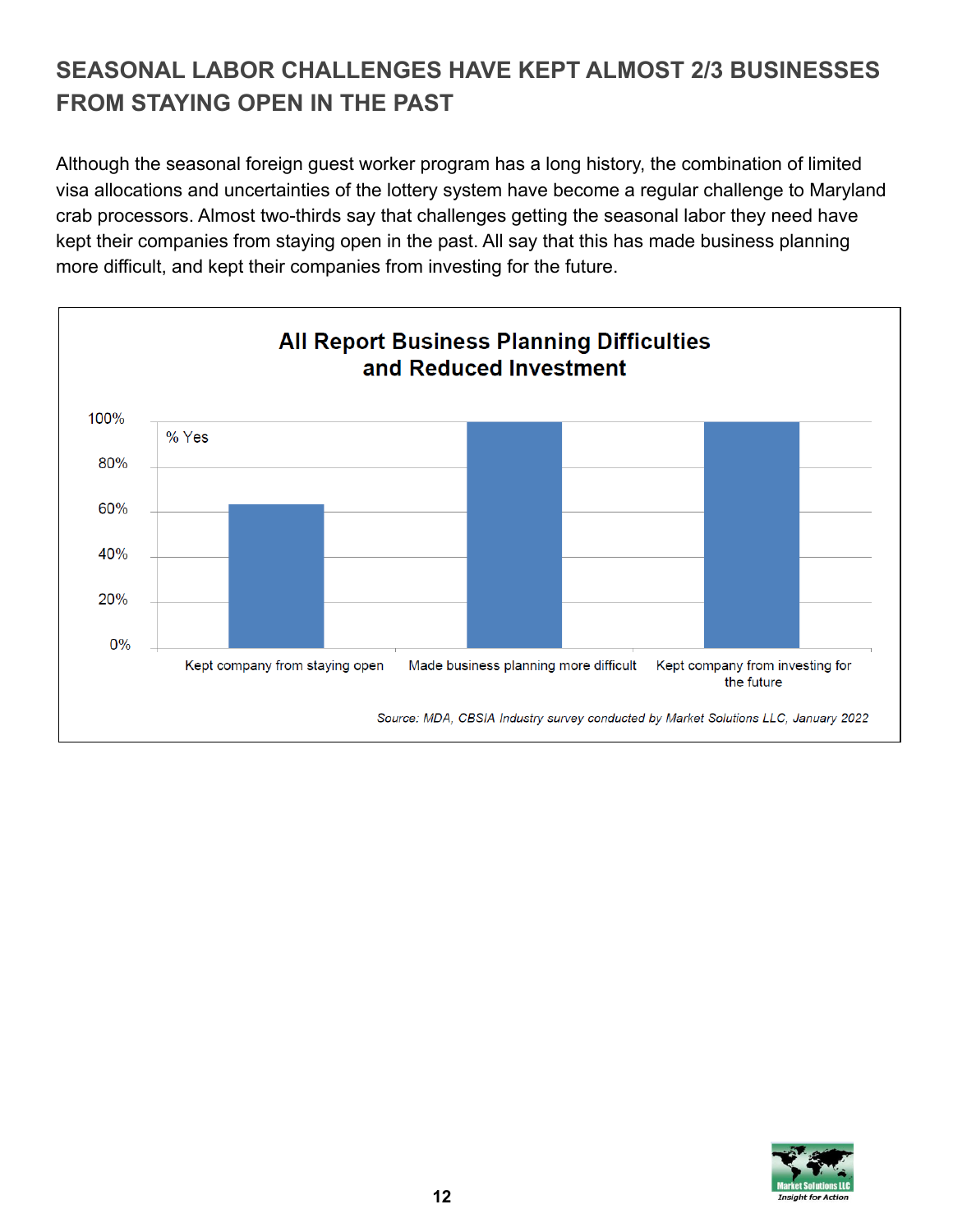# <span id="page-12-0"></span>**MARYLAND CRAB INDUSTRY NEEDS 370-550 SEASONAL H2-B WORKERS, ANNUALLY**

Survey respondents indicate that they could hire about 430 seasonal laborers in 2022, local and/or H2-B if they count on getting them. Based on respondents' share of commercial crab purchased in 2019, this suggests that the industry needs about 550 seasonal workers annually.



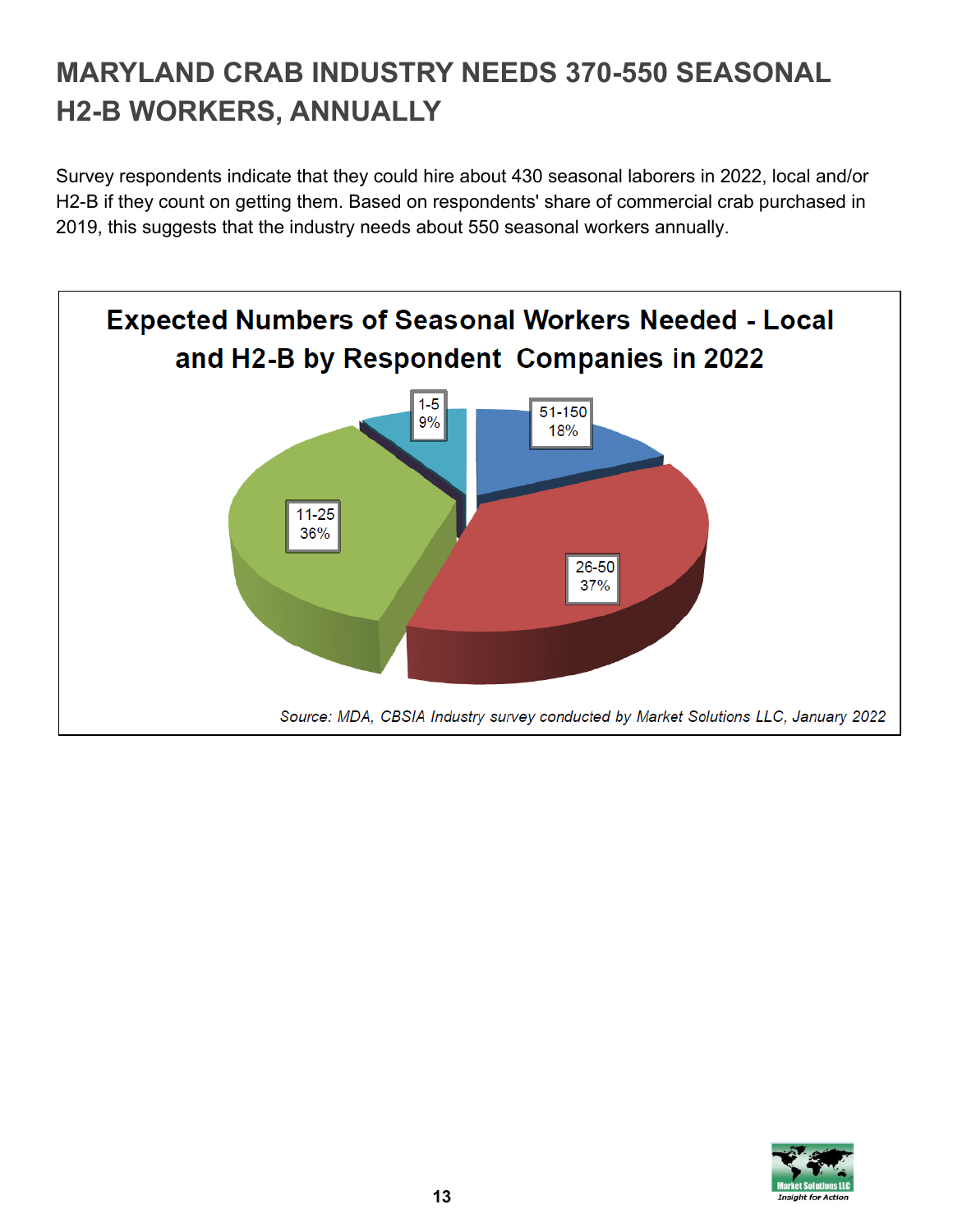# <span id="page-13-0"></span>**EXPECTED LOSS OF H2-B VISAS FOR CRAB PROCESSORS COULD COST MARLYAND 846-1,257 AMERICAN JOBS**

Maryland crab processors responding to the survey report that:

- They paid **\$32.4 million for live crabs** in 2021.
- They purchased live crabs from **323 crab boats with a total of 589 crew members**.
- They directly employ **165 to 240 American workers** each year.

These are all jobs that were made possible at least in part because respondents have been able to get 370-550 seasonal workers each year to pick crabs under the H2-B visa program. Based on survey findings for 2021, each worker hired under an H2-B visa helps to generate direct employment for 2.04 American workers as watermen or in crab processing.

Previous research by the University of Maryland estimated that for every H2-B visa job in crabmeat picking creates 2.54 additional jobs, including one job directly related to crabs and crab meat, and 1.54 jobs that are indirectly related to crab harvesting and processing or induced, or created as a result (Lipton). Market Solutions LLC survey findings suggest that this may be conservative.

Nonetheless, based on this relationship, employment of **370-550 seasonal workers** for crab picking each year generates **940-1,397 additional American jobs**.

Conversely, if only 10% of H2-B visas needed in 2022 are approved, the cost to Maryland can be expected to be 8**46 to 1,257 American jobs**.

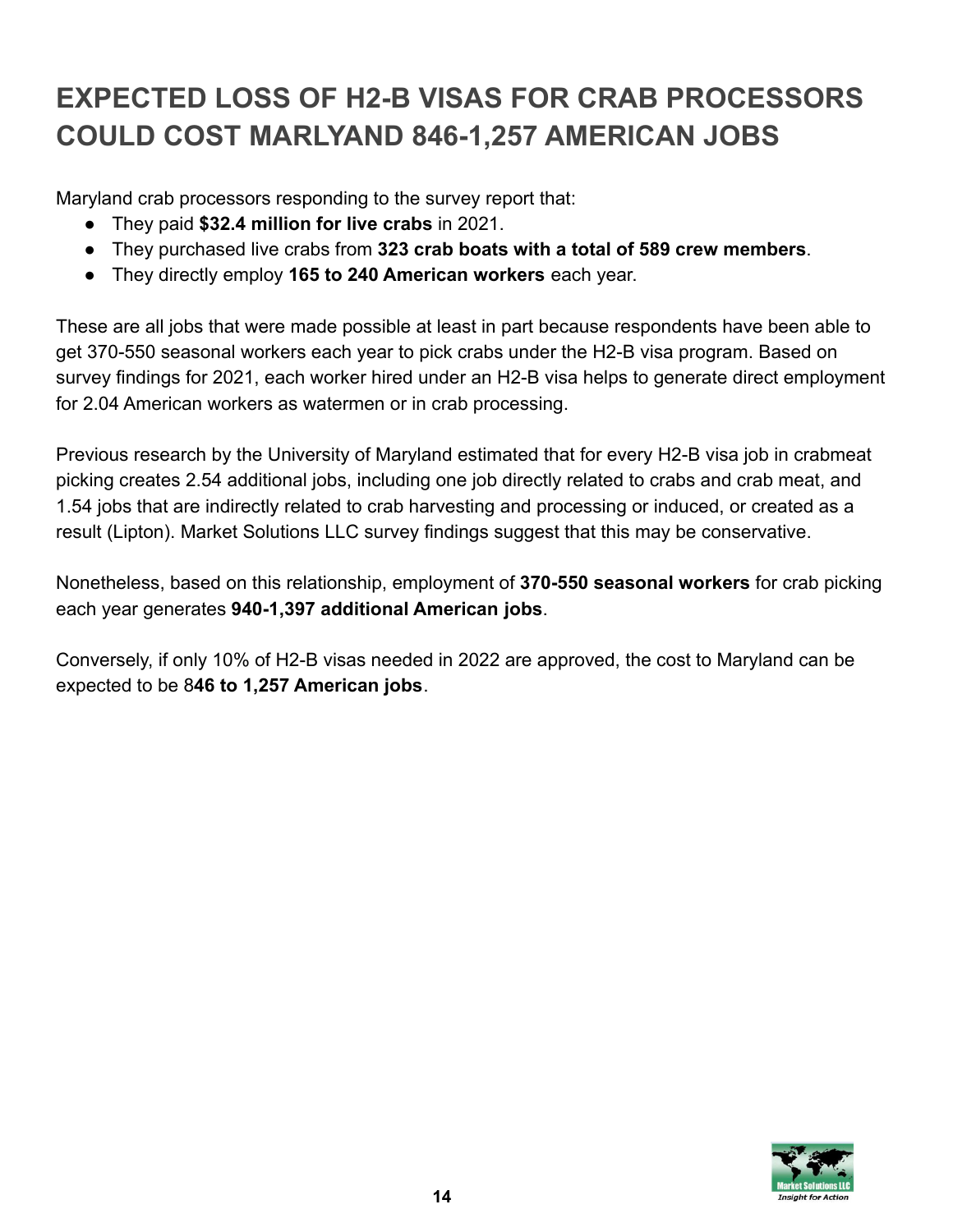# <span id="page-14-0"></span>**WITH H2-B WORKERS, INDUSTRY EXPECTS TO SPEND \$32M ON PAYROLL, EQUIPMENT, SUPPLIES AND SERVICES**

In addition to jobs for watermen, and American jobs in crab processing and sales, the jobs that seasonal foreign workers on H2-B visas fill help to keep the industry open. They generate additional income and jobs indirectly for those who supply and buy watermen and the crab processing industry.

In 2022, if they can get the seasonal labor they need, survey respondents expect to spend a total of \$32 million on payroll, equipment, supplies and services, including:

- \$20.3 million on payroll
- \$3.9 million in capital spending on equipment, vehicles, etc.
- \$4.3 million on packaging, boxes and other supplies; and
- \$3.5 million on repairs and maintenance with local vendors.

The **\$11.7 million** spent on equipment, vehicles, packaging and supplies, repairs and maintenance contributes business and employment at other businesses.

Maryland crab processors responding to the survey reported **\$74 million in sales in 2021**.

Companies surveyed represent a combined total of 787 years of business experience in Maryland. They have relied on seasonal foreign workers who are invited to come to the U.S. each year under the H2-B program to pick crabs for a combined total of 327 years.

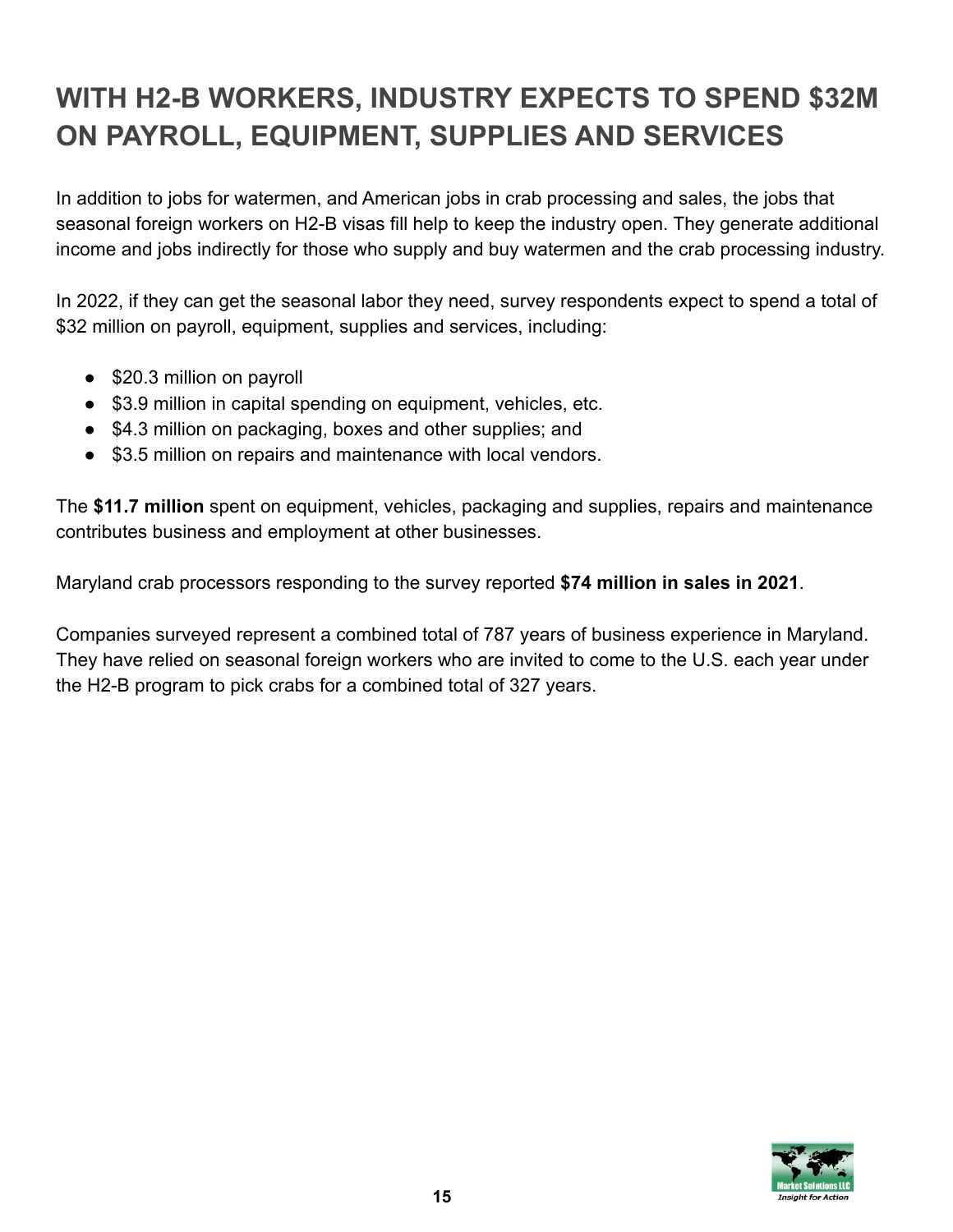# <span id="page-15-0"></span>**LACK OF H-2B VISAS THREATENS JOBS AND INCOME ACROSS MARYLAND ECONOMY**

**Potential Cost to Maryland's Economy and Jobs.** Based on the H2-B visa allocations the industry now expects for 2022, Maryland crab processing industry sales would be expected to decline by 90%, or \$67.5 million.

Direct impacts on Maryland jobs and income would be expected to begin with **impacts on watermen, with crab purchase value down \$29.2 million**. Jobs receiving, cooking, processing, picking, packing and selling crab meat and **spending on payrolls, capital spending, supplies and maintenance would be expected to decline \$28.8 million.**

The potential loss goes far beyond this, however. Without H2-B visas for seasonal labor, the companies report that their inability to operate will also affect jobs and incomes of many others across Maryland's economy, including those who:

- Manufacture, sell and maintain processing equipment, vehicles, packaging and other supplies;
- Provide cold storage, transportation and distribution; and/or
- Have jobs with restaurants, grocery stores and further processing using Maryland hand-picked fresh crab meat.

Survey respondents report sales a combined total of **290 restaurants, 218 food service distributors, 89 value-added processors and 265 retailers**. They also sell directly to **5,500 consumers.**

Impacts of the lack of visa authorizations on the ability of crab processors to operate will also affect those who provide groceries, foodservice, housing and supplies to both foreign and U.S. workers.

All of these people and businesses also pay taxes that help support local, state and federal budgets that provide a variety of services to state and local communities.

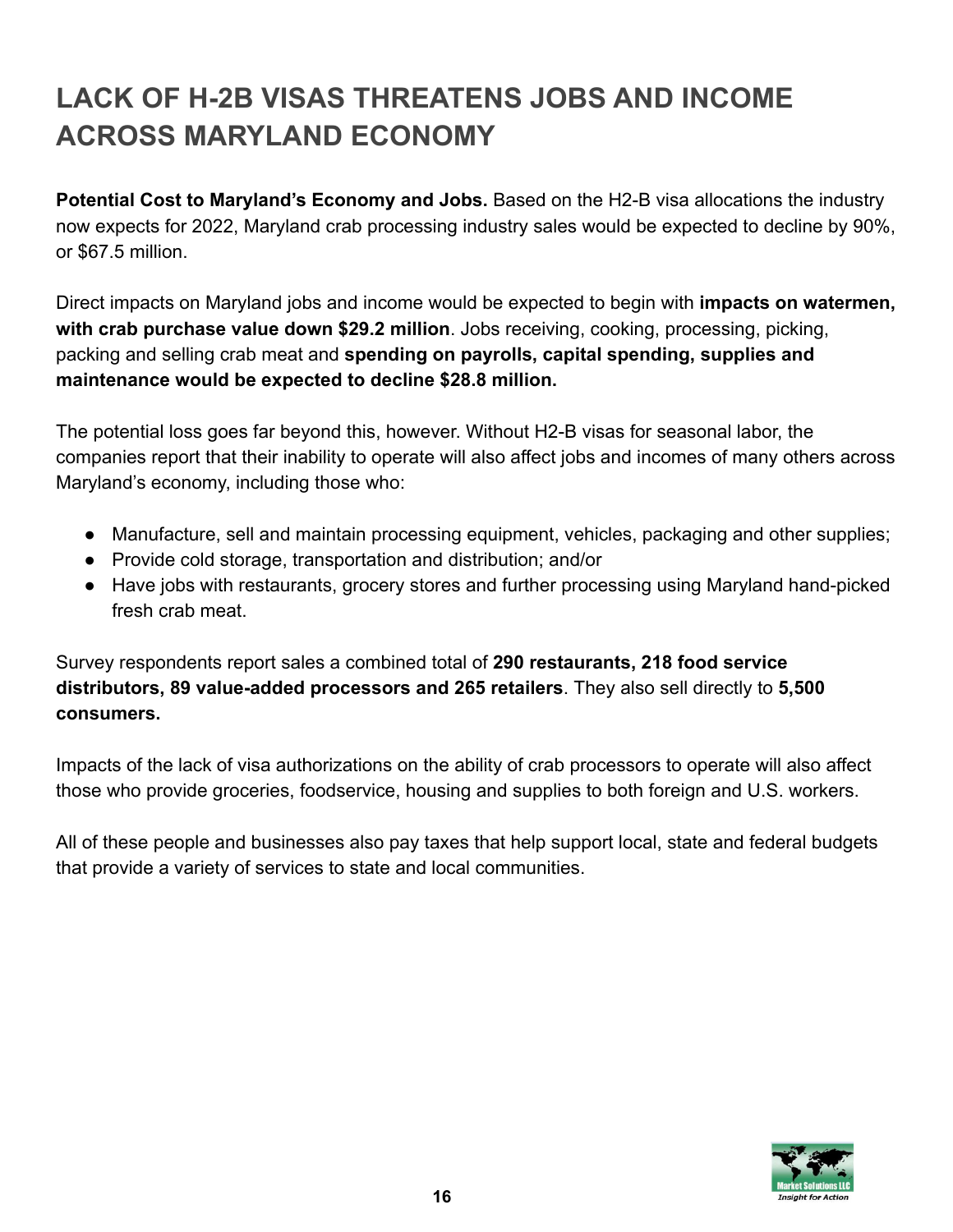# <span id="page-16-0"></span>**LACK OF H-2B VISAS THREATENS A \$141M LOSS TO MARYLAND ECONOMY**

**Potential Losses to Maryland's Economy Without Seasonal Crab Picking Labor.** Previous analysis has estimated that \$1 in Maryland seafood harvested generates \$4.84 in economic activity for the Maryland economy (Beacon, 2018). Based on this estimate, if Maryland's crab industry gets only 10% of the seasonal labor it needs for crab picking for 2022, **the loss to Maryland's economy would be on the order of \$141 million.**

This includes a decline in crab processing industry sales of **\$67.5 million**, a drop in watermen's income on the order of **\$29.2 million**, reduced crab processor payrolls of about **\$18.3 million**, and reduced spending on packaging and supplies, equipment and vehicles; and repairs and maintenance spending with local service providers of **\$10.5 million**.

**Seafood Industry Economic impacts on Maryland's economy.** Salisbury University researchers estimate that Maryland's seafood and aquaculture industries contribute \$355 million annually to Maryland's economy, with 83% on the Eastern shore (BEACON, 2018).

Total jobs created include 1,944 on the Eastern shore and most others in Southern Maryland. State and local tax revenues generated are \$14.8 million annually.

Using the multipliers implied by the above analysis, survey findings on the value of crab purchased suggest that Maryland's crab processors surveyed contribute about \$157 million annually to Maryland's economy. This is the basis for our estimate of the potential loss due to lack of H2-B visas. Based on the share of value and value-added by Maryland's crab processing industry, this is a conservative estimate.

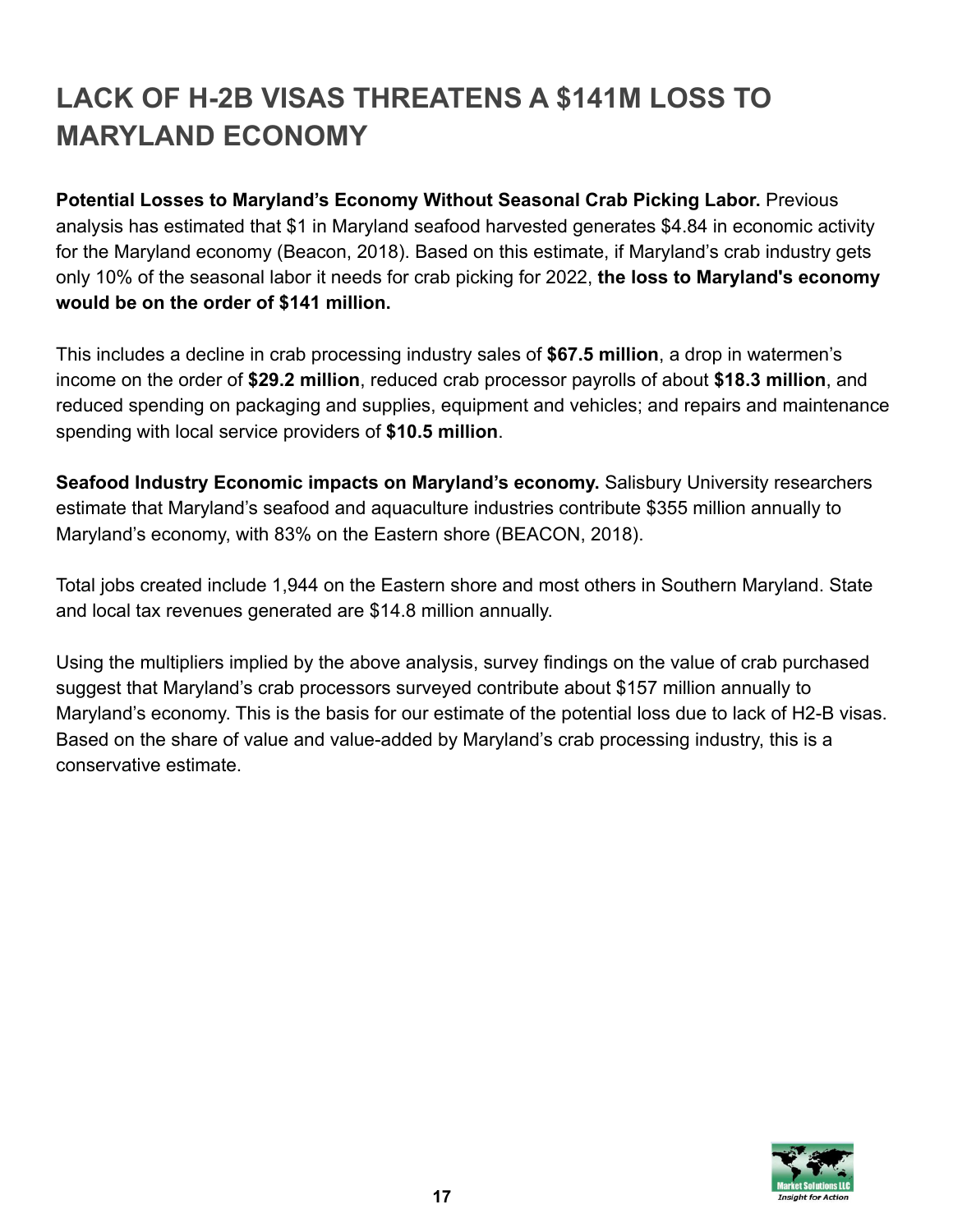### <span id="page-17-0"></span>**'MARYLAND'S BEST SEAFOOD' PROGRAM SUPPORT**

Maryland's crab processors were asked about their interest in activities and information to support marketing from the MDA Maryland's Best Seafood marketing program.

All respondents expressed interest in advertising and promotion plans of the seafood marketing program and more Maryland state funding for consumer advertising and promotion.

Many are interested in information about Maryland's Best Seafood promotional partners, including the True Blue Maryland Crab program; and use of the Maryland's Best Seafood logo. They also want to know more about wholesale customer specifications and purchasing requirements.

More than half are interested in analysis of new technologies, such as High Pressure Processing (HPP) to reduce labor requirements and extend shelf life; and in information and promotional support for export markets. There is also interest in other activities shown below.



#### **Interest in MDA Seafood Marketing Program Support**

Information on MD's Best Seafood Promo partners, True Blue...

Source: MDA, CBSIA Industry survey conducted by Market Solutions LLC, January 2022

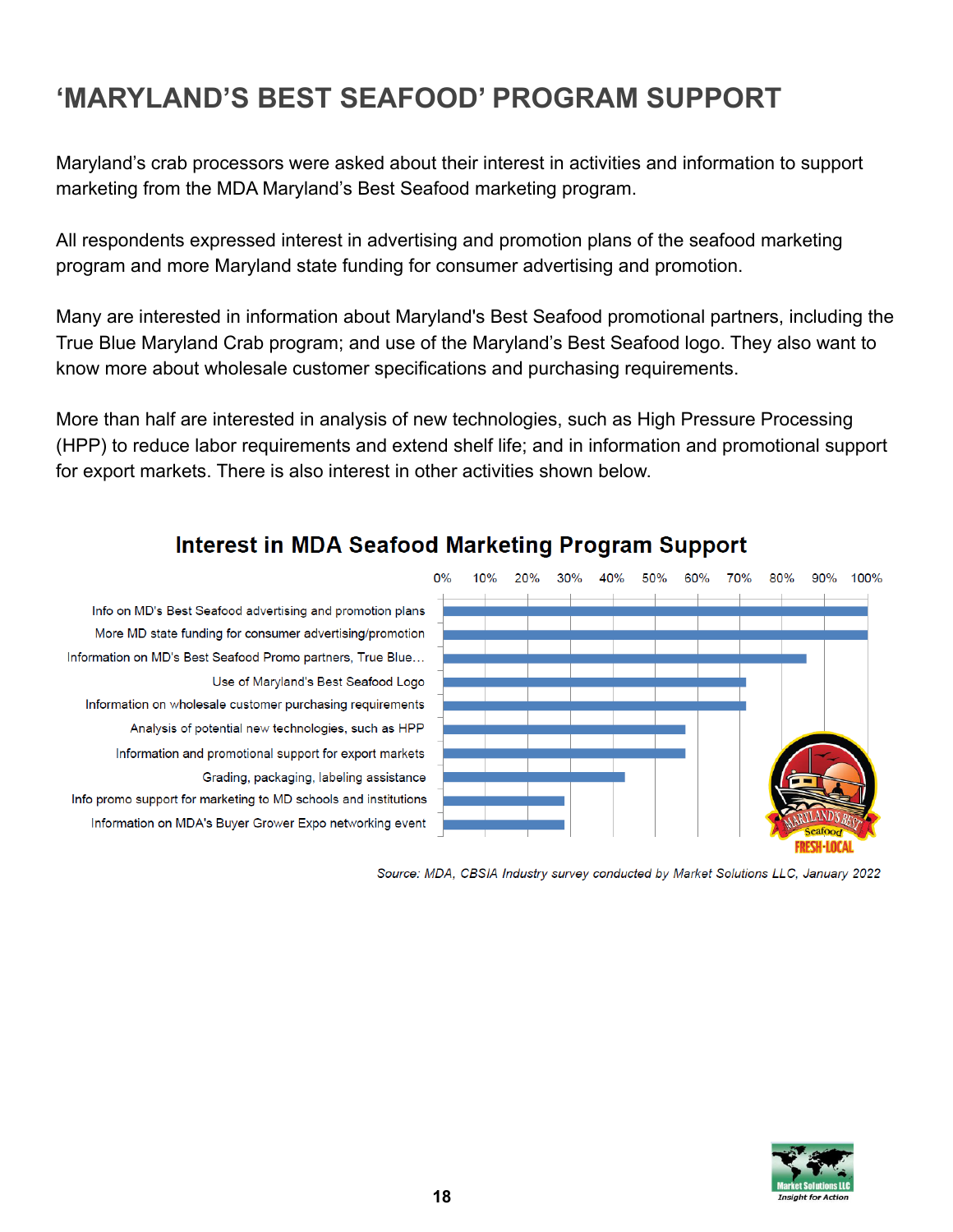## <span id="page-18-0"></span>**CONCLUSIONS AND RECOMMENDATIONS**

Findings of the 2022 survey of Maryland crab processors, conducted at the request of CBSIA, with support from MDA and the Maryland's Best Seafood Program, provide insights from companies that purchased about 80% of Maryland's commercial crab harvest in 2019, and even more in 2021.

All of those surveyed report challenges with seasonal labor availability and have used the H2-B visa program to hire seasonal workers to pick crabs in previous years. For 2022, results of the DHS/DOL annual lottery for allocating H2-B visa authorizations are the worst that respondents remember. If there are no changes, the industry expects to get 90% fewer visas than it needs.

Three out of four crab processors say that without H2-B visas for workers, their companies are likely to shut down for the 2022 season, causing ripple effects through the economies of Maryland and the region, but especially hurting the economy of Maryland's Eastern Shore.

Such a reduction can be expected to cut Maryland jobs by 940 to 1,397 American workers and cost Maryland's economy about \$141 million. Survey findings indicate that every seasonal foreign worker hired under the H2-B program to pick crabs generates more than two additional jobs for watermen and American workers involved in crab purchasing, processing, sales and distribution. Jobs and incomes are also generated for those who supply watermen and processors with equipment, vehicles, supplies and local maintenance and repair services, among others.

Survey respondents are unanimous that limiting H2-B visas does not help Maryland workers get jobs. The industry recounts regular and ongoing efforts to recruit Maryland workers to do the jobs these workers do.

Nine out of 10 respondents say that seasonal labor availability challenges threaten the survival of Maryland's seafood businesses, and that current limitations on H2-B visa and uncertainty of the lottery system hurt the seafood industry and Maryland communities and reduce investment in Maryland seafood businesses.

Findings underscore the need for a more reliable alternative to the current system. Short term solutions have been provided through temporary increases in the annual cap for H2-B visas in the past. A more permanent solution, such as an exemption from the annual H2-B visa cap, as is done for fish roe processors, is needed to protect the viability of Maryland's crab processing industry and those who rely on it economically.

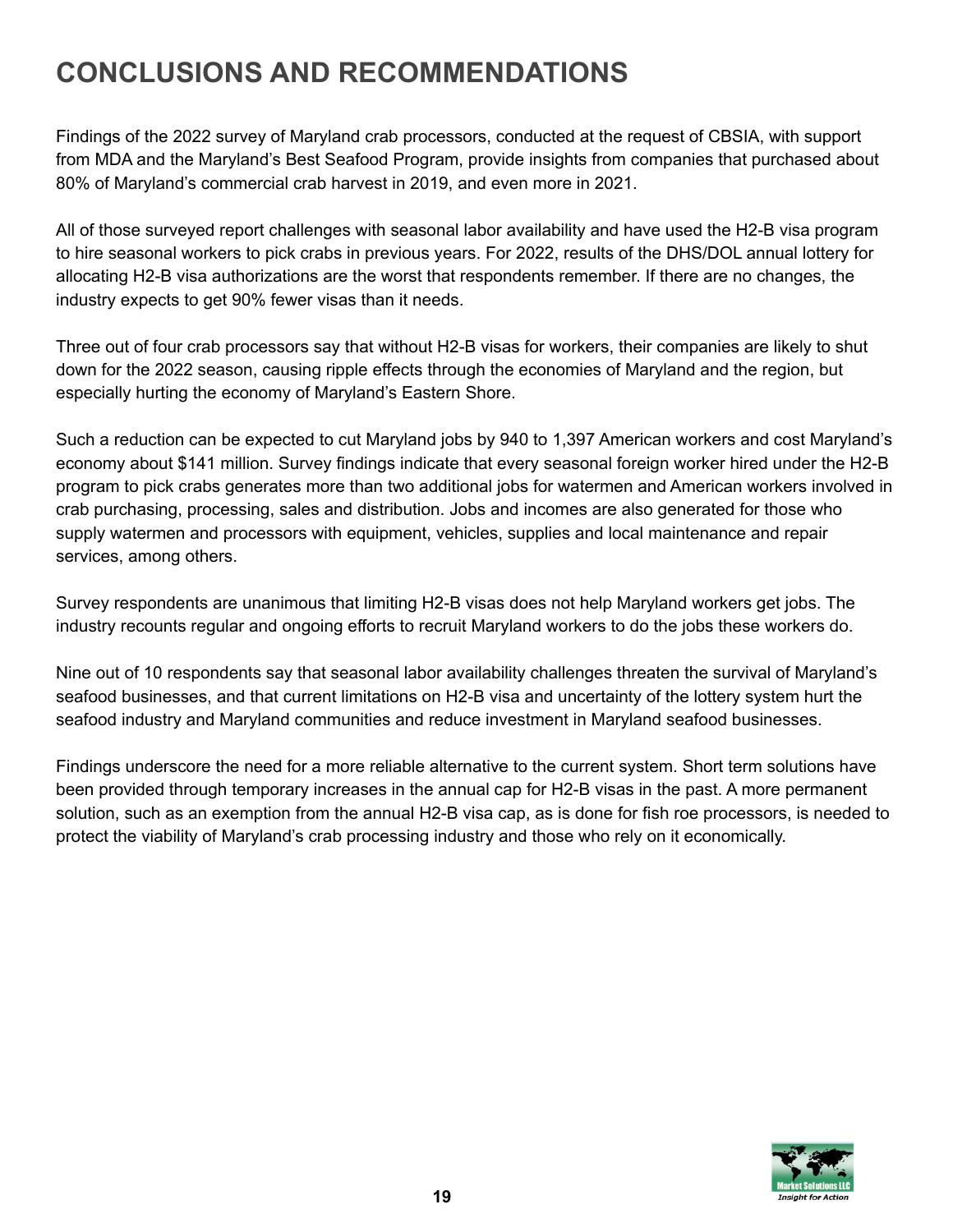#### **CBSIA MEMBERS RESPONDING TO THE SURVEY**

Thanks to Maryland Crab Processors Responding to the 2022 CBSIA survey, including:

- AE Phillips & Son
- G.W. Hall Seafood LLC
- Harris Seafood Company
- J.M. Clayton Co.
- Lindy's Seafood, Inc.
- Madison Bay seafood
- Metompkin Bay Oyster Co., Inc.
- Old Salty's Seafood, Inc.
- Rippons Brothers Seafood Inc
- Simmons Chesapeake Bay Seafood
- W T Ruark Co., INC